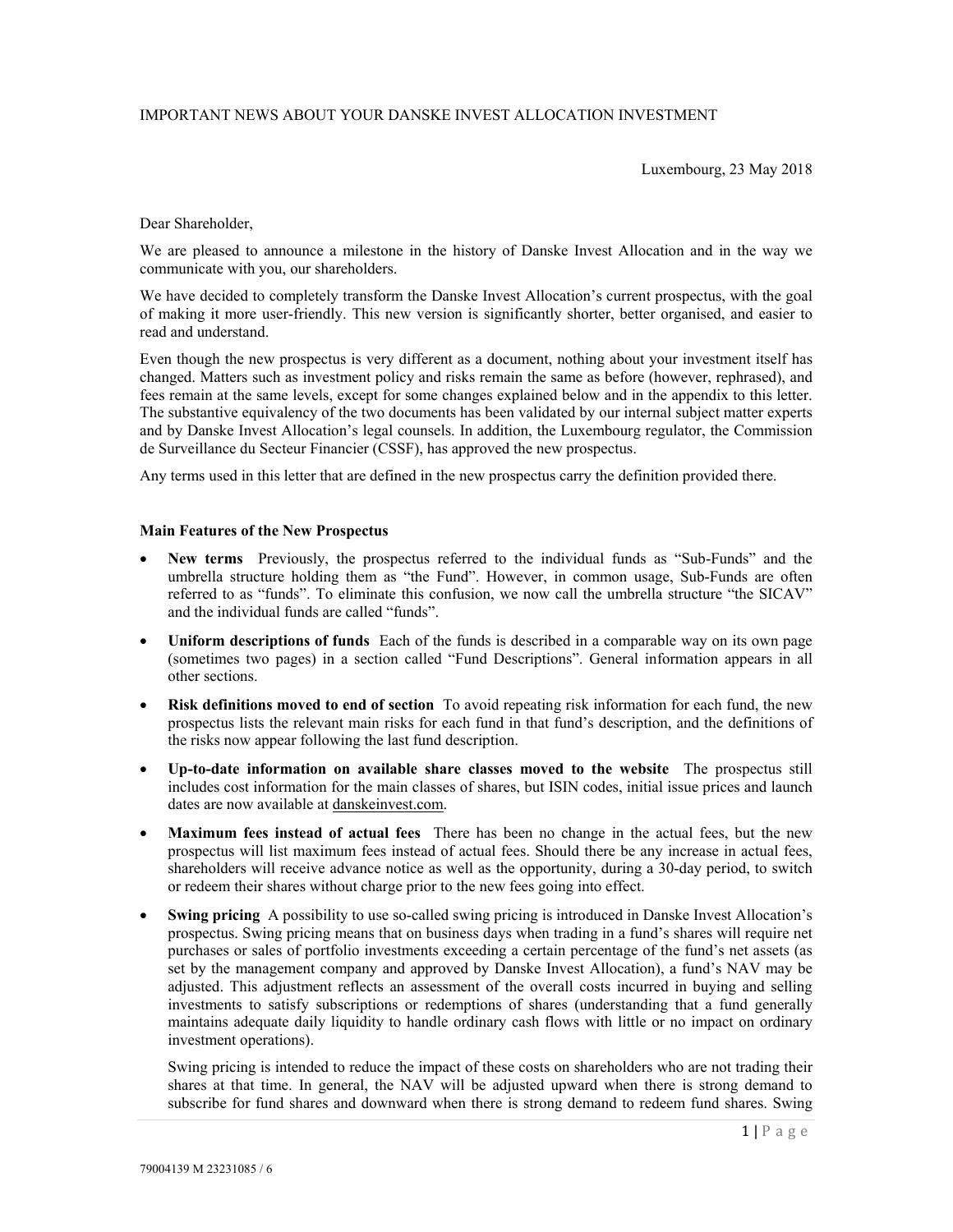pricing adjustments are automatic and are applied systematically by computation. Thresholds and adjustment percentages can vary by fund, but the adjustment will not be larger than 2% of NAV for all share classes within a fund. In extraordinary situations the management company can raise this limit to protect the interests of shareholders. Currently, no fund use swing pricing. The financial report of the Danske Invest Allocation will specify which funds use swing pricing, if any.

- **Aligned investment objectives** Investment objectives have been rephrased in order to create more consistency across the funds. This will however not result in any change of the actual objectives or the manner the investment strategies are carried out.
- **Fund-specific changes** There are certain changes that apply to particular funds. These are detailed on the pages 3 and 4.

*Please note that investors in the funds Dynamic and Stable Income concerned by the change detailed under item 2 below have the right until close of business on 31 July 2018 to request the full redemption free of charge or conversion of their shares into any other fund within Danske Invest Allocation free of charges.* 

The new prospectus applies from 1 June 2018, except for certain changes which apply from the dates indicated in the appendix. Both the new prospectus as well as the relevant Key Investor Information Documents (KIIDs) are available online at danskeinvest.com and free of charge at the registered office of the Danske Invest Allocation.

Yours faithfully,

The Board of Directors

Danske Invest Allocation 13, rue Edward Steichen L-2540 Luxembourg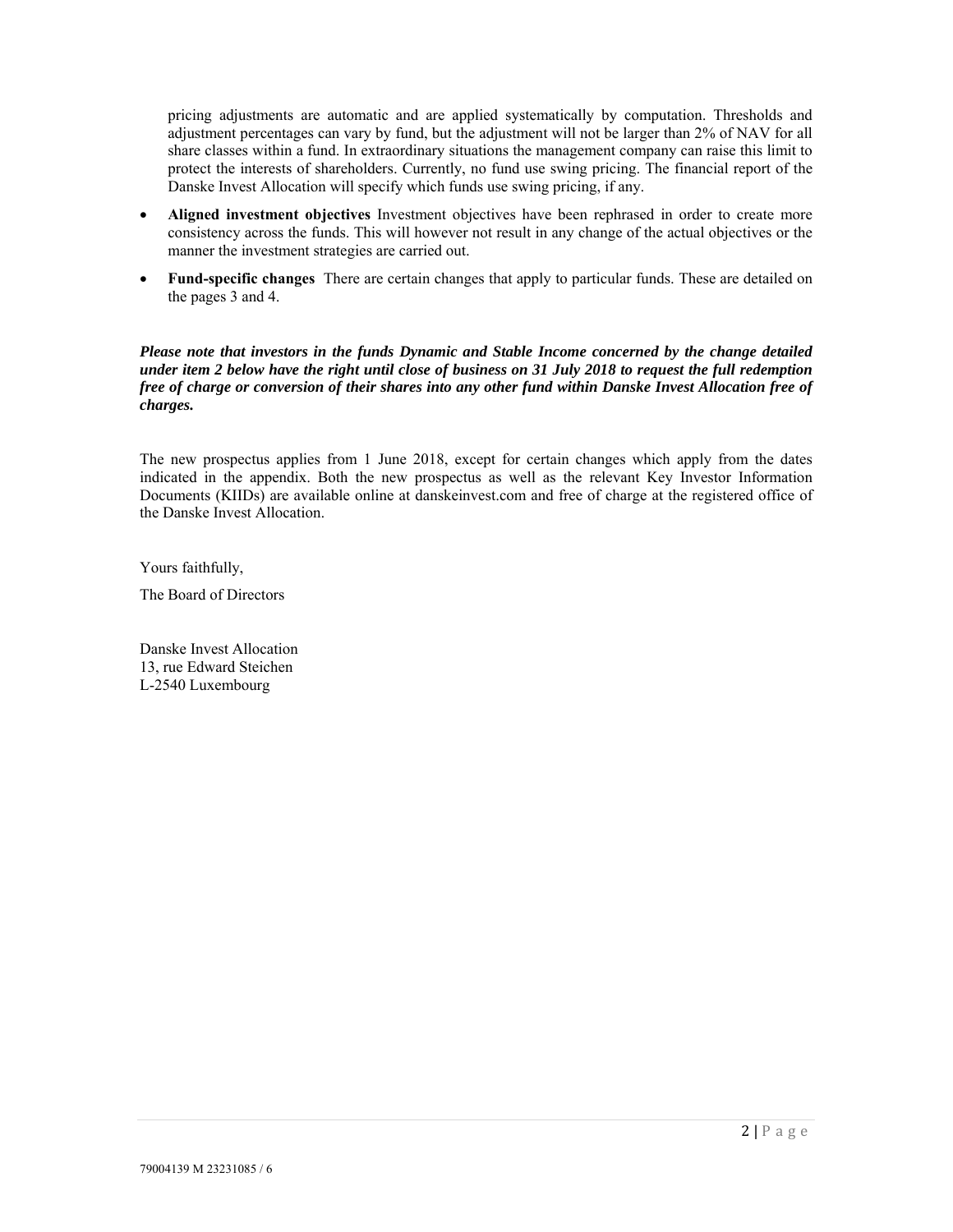### **FUND-SPECIFIC CHANGES**

### **1 . Change of fee structure for the funds Dynamic and Equity Opportunities**

- o As per the current prospectus, the funds pay to the management company a management fee, a performance fee and administrative expenses. The "administrative expenses" cover remuneration to the depositary, the central administrator, the principal paying agent and domiciliary agent. Besides this, the funds pay other costs (together referred to below as "other costs") such as remuneration to the registrar agent, taxes levied on the assets of the funds and its income, out-of-pocket fees, cost of printing, preparing, translating and distributing financial reports, articles, KIIDs and prospectus, fees of registration, fees of auditor, costs of publishing the net asset value and notices, other administration and publication expenses arising from the funds' operations, risk and compliance monitoring support, remuneration of the board of directors, costs associated with operation and distribution.
- o As from 1 June 2018, the management company will take over the payment of such other costs and the funds' payment of these other costs will be replaced by a fixed fee to the management company for each fund. The "administrative expenses" will therefore be replaced by a new charge called "operating and administrative expenses". The operating and administrative expenses fee will, for each fund, be set at a level which, based on the level of asset under management as of 1 June 2018, corresponds to the "administrative expenses" plus "other costs" that the fund has paid historically (2016 and 2017). This change of fee structure will be cost neutral for the funds at the current level of asset under management. If the level of asset under management increases, the amount paid by the funds in relation to these "other costs" will also increase, but if the level of assets under management decreases, the amount paid by the funds will also decrease.
- o The fact that the operating and administrative expenses are a fixed percentage means that the management company is entitled to keep any portion of the fee that remains unused at the end of the financial year and is obligated to cover any overages that exceed the fee amount.
- o The funds will continue, as before, to pay brokerage and bank charges incurred on business transactions and securities trades and other transaction-related expenses, as well as extraordinary expenses, such as any legal or other expertise needed to defend the interest of the shareholders.
- o The prospectus will display a maximum level of administrative and operating expenses as follows:
	- Dynamic: 0.40% for all share classes
	- Equity Opportunities: 0.40% for all share classes
- o The actual level of administrative and operating expenses is as follows:
	- Dynamic: 0.33% for all share classes
	- Equity Opportunities:  $0.40\%$  for all share classes

## **2 . Change of hurdle rates and use of "floor" used when calculating performance fees of the funds Dynamic and Stable Income**

o With the aim of aligning the hurdle rates used to calculate performance fees across currencies for funds managed by Danske Invest Management Company, the hurdle rates used for the funds Dynamic and Stable Income will change as follows on the dates indicated in the table:

| <b>Class currency</b> | Until 31 July 2018                                                                                                          | As from 1 August 2018                                                          |
|-----------------------|-----------------------------------------------------------------------------------------------------------------------------|--------------------------------------------------------------------------------|
| <b>DKK</b>            | Stable Income: 3 month Copenhagen<br>Interbank Offered Rate (CIBOR3M)                                                       | Stable Income: Tomorrow/Next<br>Interest Rate (DETNT/N*)                       |
| <b>EUR</b>            | Dynamic: European Central Bank's<br>lending rate (repo rate)<br>Stable Income: 3 month Euro<br>Interbank<br>Offered<br>Rate | Dynamic and Stable Income: EMMI<br>EURO Overnight Index Average<br>$(EONIA^*)$ |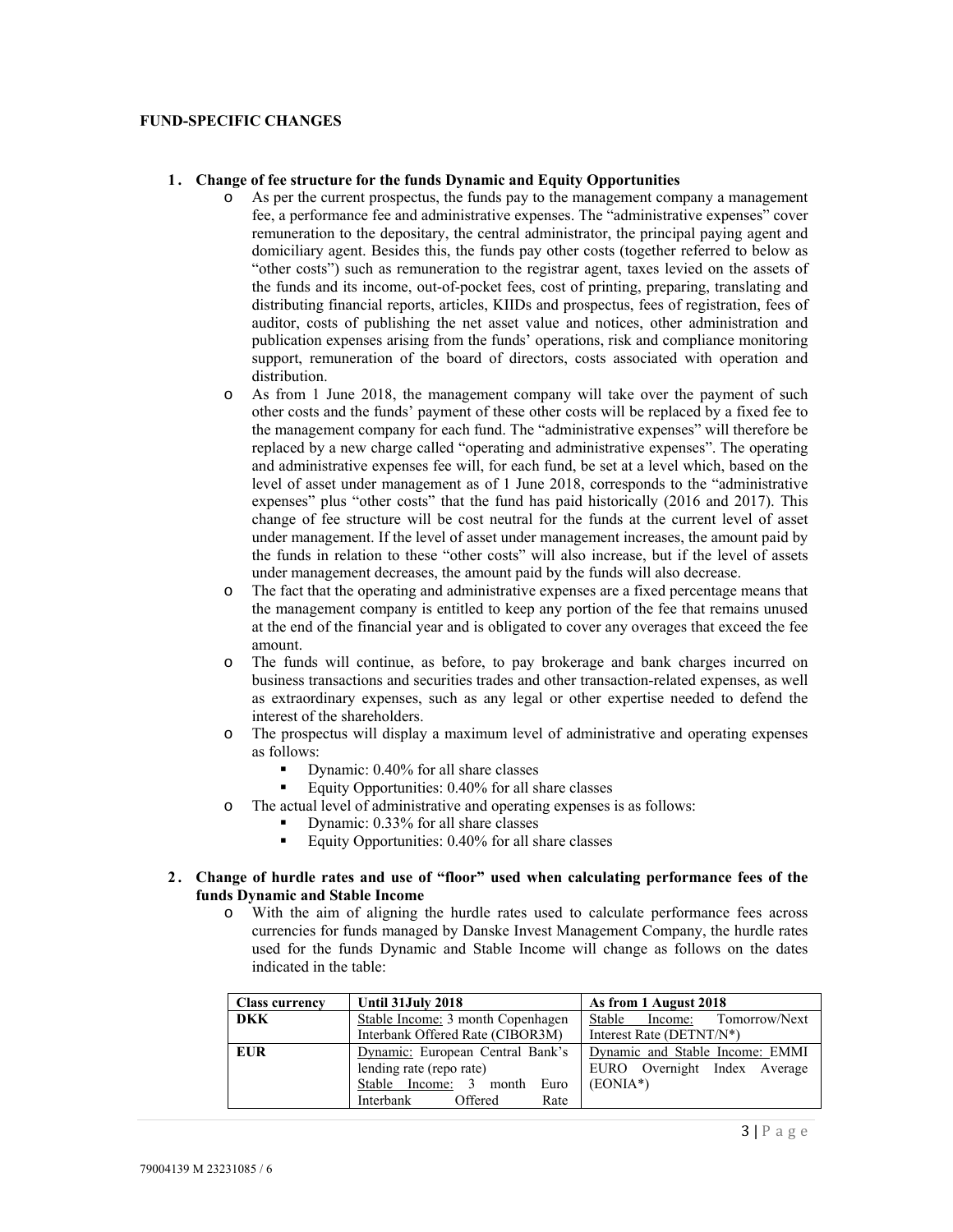|            | (EURIBOR3M)                      |                                    |
|------------|----------------------------------|------------------------------------|
| <b>NOK</b> | Stable Income: 3 month Oslo      | Stable Income: Norwegian Overnight |
|            | Interbank Offered Rate (OIBOR3M) | Weighted Average Rate (NOWA*)      |
| <b>SEK</b> | Stable Income: 3 month Stockholm | Stable Income: Stockholm Interbank |
|            | Interbank<br>Offered<br>Rate     | Offered Rate T/N (STIB1D*)         |
|            | (STIBOR3M)                       |                                    |

*\*Bloomberg ticker* 

At the same time as the new hurdle rates will become effective, the Board of Directors has decided – until further notice – to introduce a zero percentage floor for currencies, where the actual rate would be negative. This will have a positive impact (less performance fees charged) on currencies where the actual rate is negative and a zero impact on currencies where the actual rate is positive.

*Investors in the funds Dynamic and Stable Income, have the right until close of business on 31 July 2018 to request the full redemption free of charge or conversion of their shares into any other fund within Danske Invest Allocation free of charges.* 

*If the Board of Directors decide – at a later stage – to remove the zero percentage floor, investors in the funds Dynamic and Stable Income will be given 30 days notice with the right to request full redemption free of charge or conversion of their shares into any other fund within Danske Invest Allocation free of charges.* 

# **3 . Description of Performance Fee for the funds Dynamic and Stable Income**

- o The prospectus explanation of the performance fee has been made more descriptive. This will however not result in any change in the way performance fees are calculated or paid.
- **4 . Changed processing schedule of subscription, switch and redemption orders for the funds Horisont Aktie, Horisont Balanserad, Horisont Försiktig, Horisont Offensiv, Horisont Ränta** 
	- o Investors in funds mentioned above will be allowed to subscribe, switch and redeem shares in the funds on all days when banks are opened in Sweden. Currently, the net asset values of the funds mentioned above are calculated on business days in Luxembourg except when banks are closed in Sweden. Cut-off for subscription, switch and redemptions are on the same day as the orders are processed. In order to facilitate calculation of net asset value and processing of orders on all business days in Sweden, RBC, the fund's depositary and fund accountant, has agreed to calculate the net asset values on all days when banks are opened in Sweden (meaning that NAV a net asset value will be calculated if banks are opened in Sweden but closed in Luxembourg).
	- o New prospectus text: "**Subscriptions, switches and redemptions** Orders received and accepted by the registrar agent by 2:00 PM CET on any day that is a business day in Sweden (or by 10.00 AM CET on any day which banks are open half a day in Sweden) are ordinarily processed the same day."
- **5 . Changed processing schedule of subscription, switch and redemption orders for the funds Dynamic and Equity Opportunities** 
	- o Investors in funds mentioned above will be allowed to subscribe, switch and redeem shares in the funds on all business days in Luxembourg. Currently, the net asset values are calculated weekly and the cut-off for subscription, switch and redemption requests are two business days prior the order processing day.
	- o New prospectus text: "**Subscriptions, switches and redemptions** Orders received and accepted by the registrar agent by 5:30 PM CET any business day in Luxembourg are ordinarily processed two business days later."
- **6 . Clarification of investment policy in the fund Dynamic**